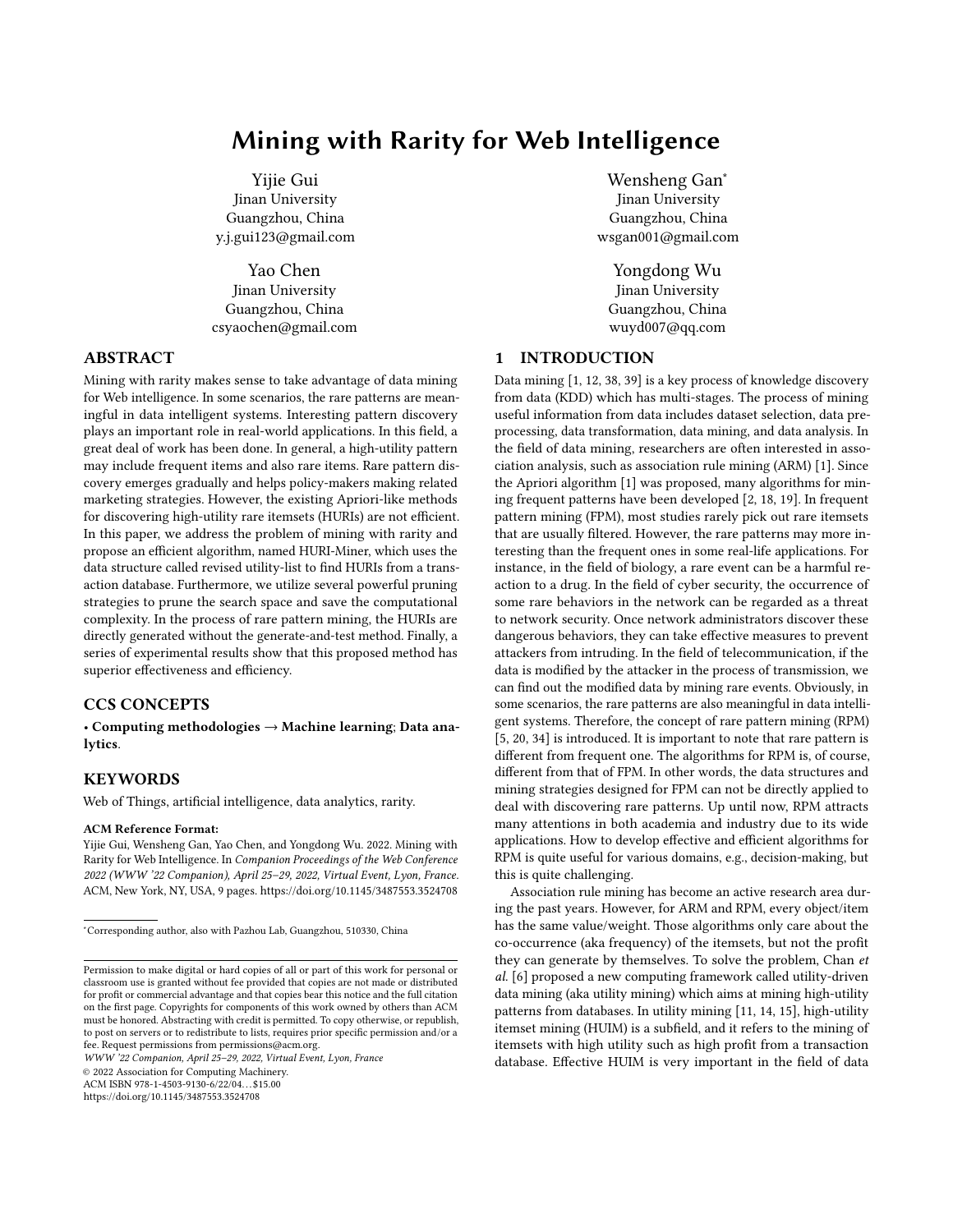mining and plays a key role in different particular fields. Subsequently, a massive number of related algorithms for utility mining [\[26,](#page-8-15) [35,](#page-8-16) [40\]](#page-8-17) have been proposed. For example, mining recent highutility itemsets (HUIs) from temporal or steam data [\[25,](#page-8-18) [33\]](#page-8-19), HUIM over uncertain data [\[23,](#page-8-20) [24\]](#page-8-21), and extracting correlated HUIs [\[10,](#page-8-22) [13\]](#page-8-23) have been extensively studied. In these studies, the discovered patterns not only include the itemset of high frequency, but also have the itemset of low frequency. However, as the highlight in RPM, rarity of interesting patterns is also useful and makes sense.

In the past, a few studies have been conducted and shown great passion in mining high-utility rare patterns [\[17,](#page-8-24) [30\]](#page-8-25). A high-utility rare itemset (HURI) is defined as support value of an itemset is no greater than a given maximum support threshold and its utility is greater than a given minimum utility threshold. There has also been plenty of work on high-utility rare itemset mining (HURIM). They are typically used in basket data analysis, cross-marketing, catalog design, or other real-world applications. HURIM is helpful for decision-makers to make the business strategies. For example, a customer segmentation algorithm, named CSHURI [\[31\]](#page-8-26), can find out the customers who buy high-profit rare goods and classify them according to certain criteria. What's more, in the field of network intrusion detection, we can rank different types of intrusions according to their risk level. Note that the utility can be refers to various meaning, i.e., profit, risk, weight, and others. The higher the intrusion danger level is, the higher its utility value is. Therefore, we can identify the intrusions which have high risk and and then make adjustments of strategies. Some remarkable attempts to address HURIM have recently been made, while their efficiency is bad, especially when dealing with large-scale database or database containing many district items and long transactions. Most of the HURIM algorithms usually have two phases. However, because the number of rare itemsets increases rapidly with the increase of maximum support threshold, resulting in longer execution time, these two-phase methods are not efficient.

In summary, mining with rarity makes sense to take advantage of data mining techniques for Web intelligence. To address the above limitation, in this paper, we mainly focus on the improvement of efficiency of HURIM algorithm. In contrast to existing algorithms, our work is fast and scale-well. The HURI-Miner algorithm applies several different pruning strategies to prune the search space. In summary, our work is interactive and efficient (both time and memory) while discovering rare HUIs.

Our main technical contributions are fourfold:

- We introduce the formal description of pattern rarity and HURIM, and provide theories to help us find HURIs effectively. The proposed algorithm takes both the utility factor and the frequency factor into account. It can more make sense since the mining with rarity.
- We propose a revised utility-list structure to directly generate HURIs, which avoids producing redundant candidates and improves the mining efficiency.
- HURI-Miner utilizes the minimum support threshold min\_sup, the maximum threshold  $max\_sup$ , and the minimum utility threshold min\_util to discover HURIs simultaneously. Specially, it uses min\_sup to prune the branch whose support is less than min\_sup and save the execution time. In addition,

some other pruning strategies are adopted in HURI-Miner to improve the performance.

• We conduct an extensive experiments on different datasets and compare HURI-Miner with the state-of-the-art algorithm to show the effectiveness and efficiency of HURI-Miner.

The rest of this paper is organized as follows. The related work is stated in Section [2.](#page-1-0) Some preliminaries and the formal description of HURIM are described in Section [3.](#page-2-0) Our algorithm for mining HURIs is demonstrated in Section [4.](#page-4-0) We conduct some experiments and present the detailed results in Section [5.](#page-6-0) Conclusion is given in Section [6.](#page-7-0)

## <span id="page-1-0"></span>2 RELATED WORK

#### 2.1 Traditional HUIM algorithms

With technical development of the Web of Things (WoT) [\[4,](#page-8-27) [37\]](#page-8-28), many attempts of data intelligence are often used in basket data analysis, cross-marketing, catalog design and or other applications [\[8,](#page-8-29) [29\]](#page-8-30). In the past decades, many algorithms have been proposed to discover high-utility itemsets. The Two-Phase algorithm [\[27\]](#page-8-31) firstly proposes the concept of transaction-weighted utilization (twu) and the twu-based downward closure property. Especially, Ahmed et al. [\[3\]](#page-8-32) proposed three tree structures to perform incremental and interactive mining effectively. After that, Tseng et al. [\[35\]](#page-8-16) proposed the UP-Growth algorithm which uses a special data structure named UP-tree to discover high-utility itemsets. The candidate itemsets can be generated effectively only from two scans of the database which decreases the execution time greatly. As the first one-phase HUIM algorithm, HUI-Miner [\[26\]](#page-8-15) uses a novel structure, called utility-list, to store utility information about an itemset. By avoiding the generation of numerous candidates, HUI-Miner generates HUIs directly. Subsequently, various algorithms based on utility-list have been proposed. For instance, the FHM algorithm [\[9\]](#page-8-33) uses an estimated utility co-occurrence pruning strategy to reduce the number of join operations. Considering the negative unit profits, the FHN algorithm [\[21\]](#page-8-34) was proposed. Then, Zida et al. [\[40\]](#page-8-17) proposed the EFIM algorithm that uses database projection and transaction merging technique to save the execution time. As a result, EFIM is about two to three orders of magnitude faster than the previous HUIM algorithms. Moreover, another advantage of these algorithms is their low memory consumption. In general, those one-phase algorithms are more efficient than two-phase ones. Other advances about utility mining have been reviewed in several literature [\[11,](#page-8-12) [14,](#page-8-13) [15\]](#page-8-14)

#### 2.2 Frequency-based HUIM algorithms

The concepts of discriminative high-utility pattern [\[22\]](#page-8-35) and high utility-occupancy pattern [\[7,](#page-8-36) [16\]](#page-8-37) were introduced previously. Some researchers pay attention to the interesting itemsets which not only have high utility but also have low frequency (high-utility rare itemsets, HURIs). In the process of high-utility rare itemset mining, a large number of algorithms have been proposed. Pillai and Vyas [\[30\]](#page-8-25) proposed an algorithm to mine HURIs by using the concept of Apriori-inverse. Apriori-inverse is used to generate the rare itemsets firstly and it can be used to find those rare itemsets in HURIs, which are of high utility as well. The Apriori-inverse algorithm for generation of rare itemsets is extended to find HURIs.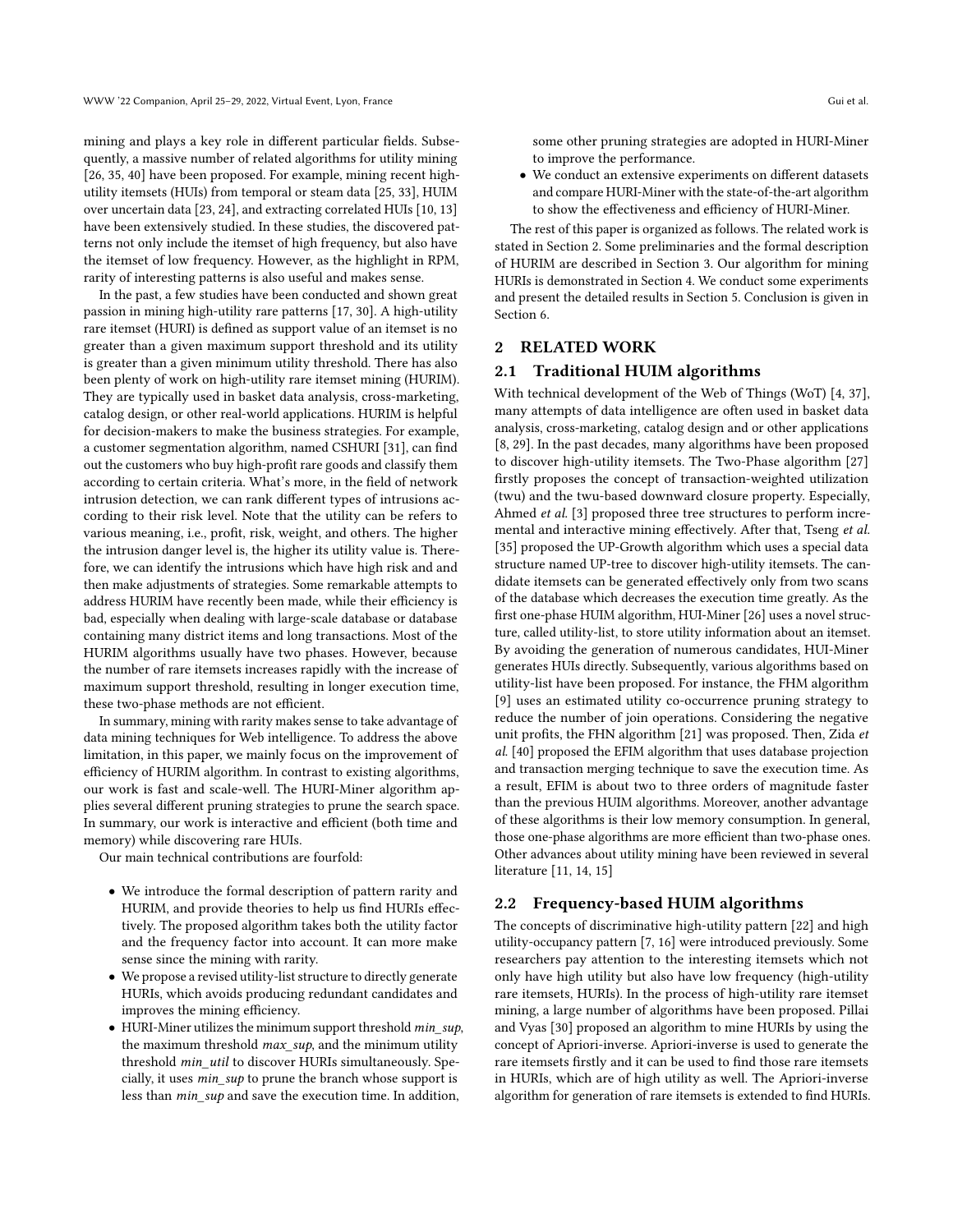Subsequently, the CSHURI algorithm [\[31\]](#page-8-26) (Customer Segmentation using HURI) was proposed, and is a modified version of HURI. It finds customers who purchase high profitable rare itemsets and accordingly classify the customers based on some criteria. Goyal et al. [\[17\]](#page-8-24) proposed UP-Rare Growth algorithm, which uses the UP-Tree data structure to find the rare itemsets with high utility from the transaction database. The algorithm does not directly find the rare itemsets, it deals with the frequency and utility of the itemset at the same time. Some helpful strategies are proposed to avoid searching the useless branches of the tree. Nowadays, due to the wide application of uncertain data, mining itemsets on uncertain databases has been paid more and more attention. For example, in the process of telecommunication, we adopt the mean of encryption or adding noise to ensure the security of the transmitted data. These processed data are uncertain, and how to discover them correctly and effectively is a hot field of research. Ninoria et al. [\[28\]](#page-8-38) proposed the HURIU algorithm for mining HURIs over uncertain database. This innovative approach uses the concept of Aprioriinverse over uncertain databases and gives a new extension of the HURI algorithm. Then, a new two-phase algorithm [\[32\]](#page-8-39) was proposed. The first step is to compute transaction utility of each transaction, transaction-weighted utility (twu), and item's utility in turn and apply minimum utility threshold on twu to prune some branches. If an item has less value than this threshold, it will be discarded. The second step is to apply minimum support threshold. The itemset having less value will be extracted as a rare pattern. Finally, the HURIs are obtained from each transaction.

## <span id="page-2-0"></span>3 PRELIMINARIES

In this section, we describe some definitions about high-utility rare itemset mining and briefly introduce the revised new structure.

#### 3.1 Basic preliminaries

Let  $I = \{i_1, i_2, i_3, \ldots, i_m\}$  be a set of district items. Let  $D$  be a transaction table along with an utility table of each item. Each item has an external utility  $p_{\ell}$ ,  $1 \leq \ell \leq m$  in the utility table. A subset  $X \subset I$  is called an itemset if  $Y$  contains  $k$  distinct items  $j_i$ , is is *X* ⊆ *I* is called an itemset, if *X* contains *k* distinct items { $i_1$ ,  $i_2$ ,  $i_3$ , . . .,  $t_3, \ldots, t_n$ , contains a set of *n* transactions, and each transaction in<br>the database is associated with a unique identifier  $t_1, \ldots, t_n$ .  $i_k$ }, where  $i_\ell \in I$ ,  $1 \leq \ell \leq k$ . The transaction database  $\mathcal{D} = \{t_1, t_2,$ the database is associated with a unique identifier  $t_{id}$ . A k-itemset is a collection of k items (e.g., {bread, milk, jam},  $k = 3$ ). Fraction of transactions that contain an itemset is called support (e.g., in a set of 8 transactions, it contains 3 itemsets {bread, milk, jam}, thus its support is  $\frac{3}{8}$ ). In every transaction, each item  $i_{\ell}$ ,  $1 \leq \ell \leq m$  has a non-negative quantity  $q(i_\ell, t_{id})$ , which represents the occurred<br>quantity (e.g., purchased quantity of products) and is known as quantity (e.g., purchased quantity of products) and is known as internal utility of the item  $i_\ell$ .

Definition 3.1. In the utility table, the external utility of item  $i$ is denoted as  $eu(i)$ . The internal utility of item  $i$  in the transaction  $t_{id}$  is denoted as  $iu(i, t_{id})$ , which is the count value of item i in the transaction. The real utility of item *i* in the transaction  $t_{id}$  is denoted as  $u(i, t_{id})$ , where  $u(i, t_{id}) = eu(i) \times iu(i, t_{id})$ .

Definition 3.2. The utility of an itemset  $X$  contained in the transaction  $t_{id}$ , denoted as  $u(X, t_{id})$ , is defined by the sum of utility of all items of X in  $t_{id}$ , where  $u(X, t_{id}) = \sum_{i_\ell \in X \wedge X \subseteq t_{id}} u(i_\ell, t_{id})$ . The utility of an itemset X in  $\mathcal{D}$  denoted as  $u(X)$  is the sum of the utility of an itemset X in  $D$ , denoted as  $u(X)$ , is the sum of the

#### Mining with Rarity for Web Intelligence WWW '22 Companion, April 25–29, 2022, Virtual Event, Lyon, France

#### Table 1: Example database

<span id="page-2-1"></span>

| (a) Original transaction database |                |                     |  |  |
|-----------------------------------|----------------|---------------------|--|--|
| $T_{id}$                          | Transaction    | Count               |  |  |
| $t_1$                             | ${a,b,d}$      | $\{1, 3, 2\}$       |  |  |
| $t_2$                             | ${c, e, f, g}$ | $\{3, 1, 2, 4\}$    |  |  |
| t3                                | ${a, f, q}$    | ${1, 4, 2}$         |  |  |
| t4                                | $\{b,c,e\}$    | ${1, 2, 1}$         |  |  |
| $t_{5}$                           | ${a,c,e,f,g}$  | $\{4, 1, 2, 1, 2\}$ |  |  |
| t <sub>6</sub>                    | $\{a, e, f\}$  | $\{3, 4, 2\}$       |  |  |
| t7                                | $\{b,c,d,q\}$  | $\{1, 2, 3, 1\}$    |  |  |
|                                   |                |                     |  |  |

|             |     |     | (b) Utility table |       |     |     |
|-------------|-----|-----|-------------------|-------|-----|-----|
| <i>Item</i> |     |     |                   |       |     |     |
| Utility     | \$2 | \$1 | \$2               | - \$1 | \$5 | \$3 |

utilities of X in all the transactions containing X in  $D$ , where  $u(X)$ =  $\sum_{X \subseteq t_{id} \wedge t_{id} \in \mathcal{D}} u(X, t_{id}) = \sum_{X \subseteq t_{id} \wedge t_{id} \in \mathcal{D}} \sum_{i_{\ell} \in X} u(i_{\ell}, t_{id}).$ 

For example, in Table [1,](#page-2-1)  $eu(e) = $5$ ,  $iu(e, t_5) = 2$ , then  $u(e, t_5) =$  $eu(e) \times iu(e, t_5) = $5 \times 2 = $10. u({bd}, t_1) = u(b, t_1) + u(d, t_1) = 3$  $\times$  \$1 + 2  $\times$  \$1 = \$5,  $u({bd}) = u({bd}, t_1) + u({bd}, t_7) =$  \$5 + \$4 =  $$9, u(a) = u(a, t_1) + u(a, t_3) + u(a, t_5) + u(a, t_6) = 1 \times $2 + 1 \times $2 + 4$  $\times$  \$2 + 3  $\times$  \$2 = \$18, and  $u({ae}) = u({ae}, t_5) + u({ae}, t_6) = $18 +$  $$26 = $44.$ 

Definition 3.3. Let min\_util be a value defined by the user. If the utility of the itemset  $X$  in  $D$  is no less than  $min\_util$ , this itemset  $X$  is called a high-utility itemset (HUI). Note that  $min\_util$  is called the minimum utility threshold. High-utility itemset mining (HUIM) is to find all the high-utility itemsets in a transaction database D.

Definition 3.4. The support of the itemset  $X$  in a transaction is denoted as  $sup(X, t_{id})$ , where  $sup(X, t_{id}) = min(i_\ell \in Xq(i_\ell, t_{id}))$ . The support of the itemset X in the database is denoted as  $sup(X)$  which support of the itemset X in the database is denoted as  $sup(X)$  which is sum of the support of  $X$  in every transaction. If the support of the itemset X, that is  $sup(X)$ , is more than  $min\_sup$  and less than max\_sup, we define the itemset as rare itemset.

For example,  $sup({f}, t_2) = min(q({f}, t_2)) = 2$ ,  $sup({f}e, t_2) =$  $min(q({ f},t_2), q({ e},t_2)) = min(2, 1) = 1, sup({ f}) = sup({ f},t_2) +$  $sup({f}, t_3) + sup({f}, t_5) + sup({f}, t_6) = 2 + 4 + 1 + 2 = 9.$ 

PROPERTY 1. If the support value of the itemset  $X$  is less than the minimum support threshold min sup, then the support value of its superset  $X'$  is also less than the minimum support threshold min\_sup.<br>Therefore, neither X nor  $X'$  is a rare itemset we defined and further Therefore, neither  $X$  nor  $X'$  is a rare itemset we defined and further research is not required.

Property 1 is also called SUP pruning strategy. For example, we set *min\_sup* = 0 and *max\_sup* = 4. Because the value of  $sup({f})$ is 9 which is more than  $max\_sup$ , the itemset  $\{f\}$  is not the rare itemset.

Definition 3.5. An itemset  $X$  is called a high-utility rare itemset (HURI) if  $t w u(X)$  is no less than a given user-defined minimum threshold denoted by  $min\_util$  as well as  $sup(X)$  is more than min\_sup and less than max\_sup. The process of miming all highutility rare itemsets from a given transaction database  $D$  is called high-utility rare itemset mining (HURIM).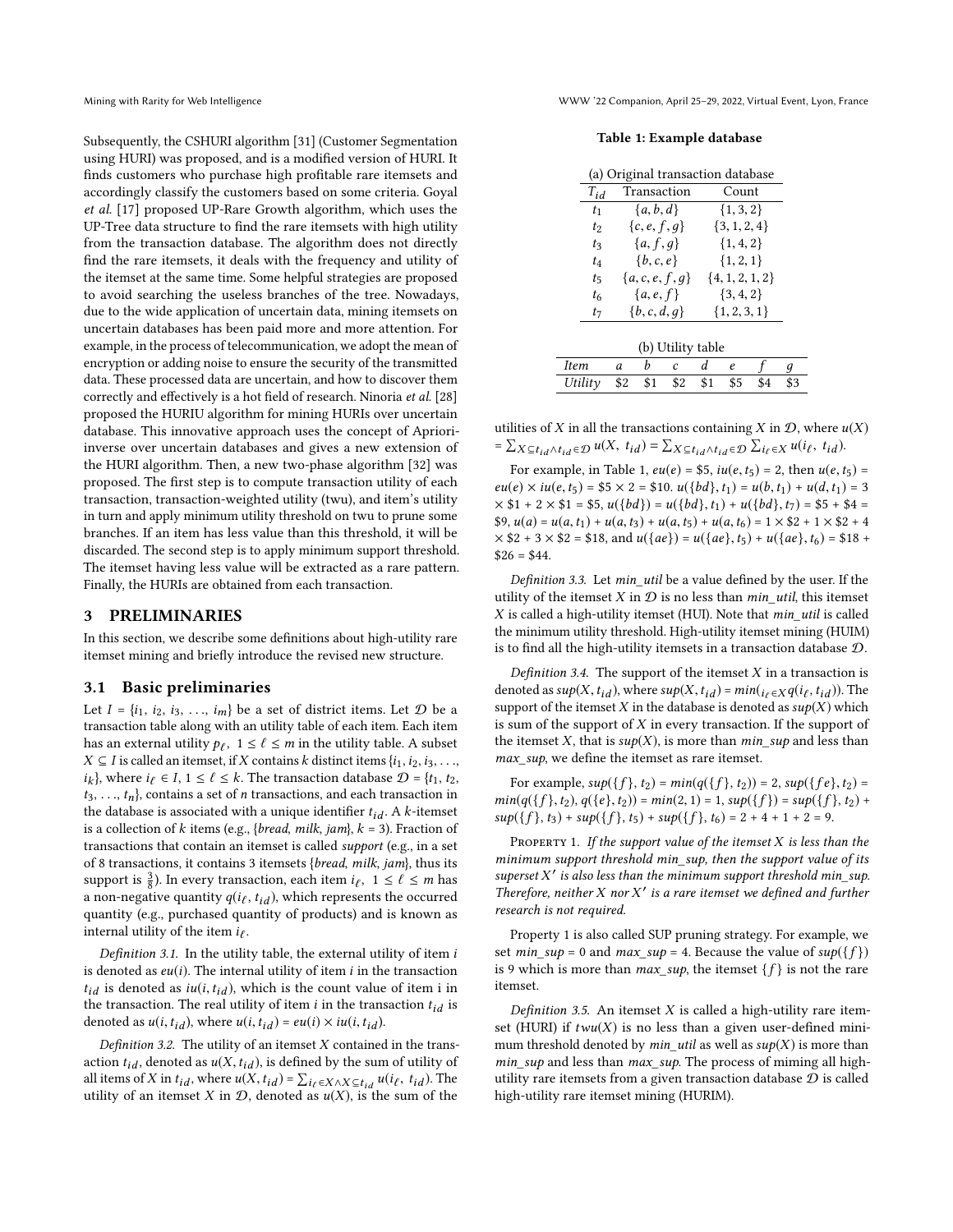WWW '22 Companion, April 25–29, 2022, Virtual Event, Lyon, France Gui et al. Gui et al. Gui et al.

Problem statement: Given a transaction database  $D$ , the minimum utility threshold min\_util, the minimum support threshold  $min\_sup$  and the maximum support threshold  $max\_sup$ , the addressed problem of mining with rarity in this paper can be formulated as to discover all high-utility rare itemsets (HURIs) from transaction database D. Mining with rarity makes sense to take advantage of data mining for Web intelligence, with both utility and rarity factors.

For example, we set  $min\_util = $40$ ,  $min\_sup = 0$ , and  $max\_sup =$ 4. The value of  $t w u({f})$  is \$119 which is no less than *min\_util* and the value of  $sup({f})$  is 9 which is more than *max* sup. Therefore, the itemset  $\{f\}$  is not the high-utility rare itemset.

From Definition 3.5, it can be seen that traditional HUIM problem has no relationship with support. Besides, the utility constraint does not satisfy the downward closure property in frequent pattern mining. The downward closure property is that if the itemset  $X$  is frequent, any of its supersets is also frequent; if itemset  $X$  is rare, then its superset is also rare. For example, let the minimum utility threshold *min*  $util = $40, u(a) = $18 < $40, \text{ and } u({ae}) = $44 >$ \$40. Therefore, this downward closure property is not suitable for utility mining. Previous studies [\[14,](#page-8-13) [36\]](#page-8-40) has shown that the utility constraint is neither monotonic nor anti-monotonic.

Definition 3.6. The utility of the transaction  $t_{id}$ , denoted as  $tu(t_{id})$ , is defined by the sum of the utilities of all the items in  $t_{id}$ , where  $tu(t_{id}) = \sum_{i_\ell \in t_{id}} u(i_\ell, t_{id})$ . Similarly, the utility of data-<br>hase  $\Omega$ , denoted as  $tu(\mathcal{D})$ , can be defined by the sum of the utilities base  $D$ , denoted as  $tu(D)$ , can be defined by the sum of the utilities of all the transactions in  $D$ . The transaction-weighted utility (twu) of itemset X in  $D$  is denoted as  $t w u(X)$  and it represents the sum of the utilities of X of all the transactions which contain X in  $\mathcal{D}$ , where  $t w u(X) = \sum_{t_{id} \in \mathcal{D} \wedge X \subseteq t_{id}} t u(t_{id})$  [\[27\]](#page-8-31).

For example, in Table [1,](#page-2-1)  $tu(t_1) = u(a, t_1) + u(b, t_1) + u(d, t_1) = $2$ + \$3 + \$2 = \$7, and the total utility of  $D$  is \$147.  $t w u(a) = t u(t_1)$  $+ tu(t_3) + tu(t_5) + tu(t_6) = $7 + $24 + $30 + $34 = $95$ , and the transaction-weighted utility of all 1-itemsets are shown in Table [2.](#page-3-0)

<span id="page-3-0"></span>

| (a) The <i>twu</i> -lexicographical order |       |       |      |      |       |       |      |
|-------------------------------------------|-------|-------|------|------|-------|-------|------|
| Item                                      | a     | h     | c    |      | e     |       | ч    |
| twu                                       | \$95  | \$28  | \$82 | \$18 | \$105 | \$119 | \$96 |
| (b) The <i>twu</i> -descending order      |       |       |      |      |       |       |      |
| Item                                      |       | е     | a    | a    | c     |       |      |
| twu                                       | \$119 | \$105 | \$96 | \$95 | \$82  | \$28  | \$18 |
|                                           |       |       |      |      |       |       |      |

PROPERTY 2. The transaction-weighted utility satisfies the downward closure property. It means if  $t w u(X)$  is less than the min\_util which is given by users, all supersets of  $X$  are not high utility itemset (HUI).

If we suppose the min\_util is equal to \$40, according to Property 2, itemsets  ${b}$  and  ${d}$  are not HUIs and all supersets of them are not HUIs. Property 2 is called the twu pruning strategy which was first proposed in the Two-Phase algorithm [\[27\]](#page-8-31) to prune the search space. EUCS (Estimated Utility Co-occurrence Structure) [\[9\]](#page-8-33)

<span id="page-3-1"></span>

| Item             | a    | b    | $\mathfrak c$ | d    | $\boldsymbol{e}$ |      |
|------------------|------|------|---------------|------|------------------|------|
| b                | \$7  |      |               |      |                  |      |
| $\boldsymbol{c}$ | \$30 | \$21 |               |      |                  |      |
| d                | \$7  | \$18 | \$11          |      |                  |      |
| $\pmb{e}$        | \$64 | \$10 | \$71          | \$0  |                  |      |
|                  | \$88 | \$0  | \$61          | \$0  | \$95             |      |
| g                | \$54 | \$11 | \$72          | \$11 | \$61             | \$85 |

Figure 1: EUCS.

is defined as a set of triples of the form  $(a, b, c) \in I \times I \times R$ . A triple  $(a, b, c)$  indicates that  $t w u({a, b}) = c$ .

PROPERTY 3. If there is a tuple  $(x, y, c)$  in EUCS in which  $c <$ min\_util, then Pxy and all its supersets are not high-utility itemsets .

For example, if we suppose min\_util = \$40, according to Property 3,  $t w u({a, b}) = $7 < $40$ . The itemsets  ${ab}$  is not a high-utility itemset, and all its supersets are low-utility itemsets. The EUCS structure related to this database is shown in Figure [1.](#page-3-1) Property 3 is also called EUCP strategy [\[9\]](#page-8-33), which can be used to reduce the search space.

Definition 3.7. If all the items whose transaction-weighted utilities are less than a given min\_util are deleted from a transaction and the remaining items are sorted in the twu-descending order, we call such transaction as "revised transaction".

After the first scan, the transaction-weighted utilities of all items are calculated. If the twu of an item is less than the min\_util, then this item will be discarded according to the Property 2. Thus, this operation can prune the search space. Then we sort the qualified items in twu-descending order. For instance, if we set the min\_util as \$40, after the first scan of the database in Table [1,](#page-2-1) items b and d are not considered in the latter steps. The remaining items are sorted as:  $f \prec e \prec g \prec a \prec c$ . After scanning the database in Table [1,](#page-2-1) we can obtain the revised transactions, as shown in Table [3.](#page-3-2)

Table 3: Revised database

<span id="page-3-2"></span>

| $T_{id}$ | (Item, Utility)                                | <b>TU</b> |
|----------|------------------------------------------------|-----------|
| $t_1$    | (a, \$2)                                       | \$2       |
| $t_2$    | (f, \$8), (e, \$5), (q, \$12), (c, \$6)        | \$31      |
| $t_3$    | $(f, $16)$ , $(g, $6)$ , $(a, $2)$             | \$24      |
| $t_4$    | (e, \$5), (c, \$4)                             | \$9       |
| $t_{5}$  | $(f, $4), (e, $10), (q, $6), (a, $8), (c, $2)$ | \$30      |
| $t_6$    | $(f, \$8), (e, \$20), (a, \$6)$                | \$34      |
| $t_7$    | (q, \$3), (c, \$4)                             | \$7       |

Definition 3.8. If a given itemset X and a transaction  $t_{id}$  have the inclusion relationship  $X \subseteq t_{id}$ , the remaining items after X in  $t_{id}$  is denoted as  $t_{id} / X$ . The remaining utility of itemset X in the transaction  $t_{id}$  is the sum of the utilities of all the items in  $t_{id}/X$  in  $t_{id}$  which is denoted as  $ru(X, t_{id})$ , where  $ru(X, t_{id})$  =  $t_{id}/X$  in  $t_{id}$  which is denoted as  $ru(X, t_{id})$ , where  $ru(X, t_{id}) = \sum_{i\ell \in t_{id}} x u(i_{\ell}, t_{id})$ . The remaining utility of itemset X in data-<br>hase  $\Omega$  is denoted as  $ru(X)$  where  $ru(X) - \sum_{i,j} u(i_{\ell}, t_{ij})$ . base  $\mathcal{D}$  is denoted as  $ru(X)$ , where  $ru(X) = \sum_{X \subseteq t_{id} \in \mathcal{D}} ru(X, t_{id})$ 

For example, in Table [3,](#page-3-2)  $ru({f e}, t_2) = $12 + $6 = $18, ru({f g c}, t_2)$  $= 0.ru({f e}) = ru({f e},t_2) + ru({f e},t_5) + ru({f e},t_6) = $18 + $16$  $+$  \$6 = \$40.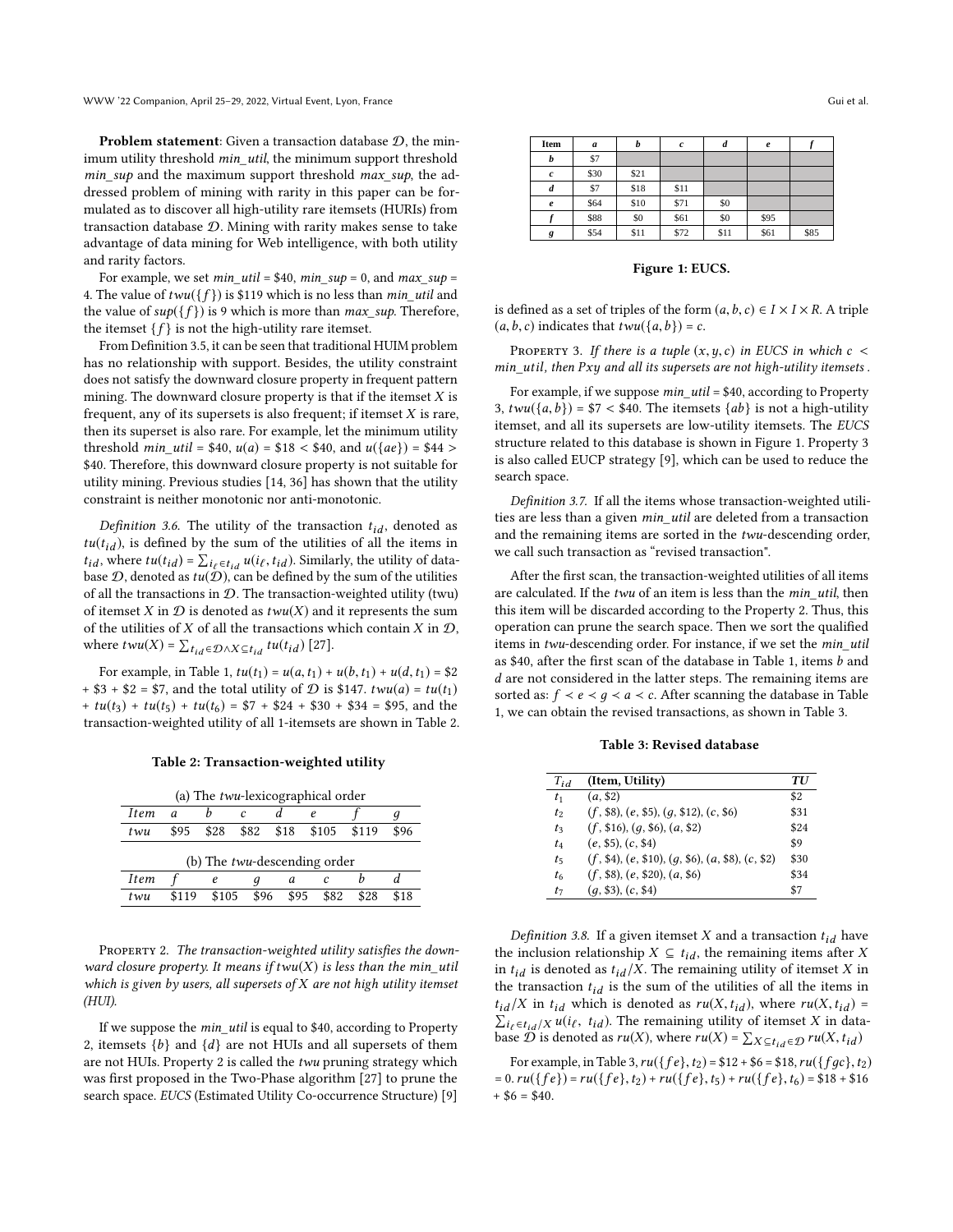PROPERTY 4. If given itemsets  $X$  and  $Y$  have the relationship  $\sum_{\forall t_{id} \in \mathcal{D}} u(X, t_{id}) + ru(X, t_{id}) - \sum_{\forall t_{id} \in \mathcal{D}, X \subseteq t_{id}} a_N \times \sum_{t_{id}} u(X, t_{id})$ +  $ru(X, t_{id})$  <  $min\_util$ , then  $\forall Y \subseteq Y'$  and  $\forall X \subseteq X', X'$  $\widetilde{Y}' \notin HUI.$ 

The HUP-Miner algorithm [\[30\]](#page-8-25) applies this property to prune the search space. Property 4 is also called LA-prune strategy which provides a tighter upper bound on utility for any itemset X that contains Y, which is applied when building the utility-list of XY.

### 3.2 The utility-list structure

Many two-phase algorithms directly perform on the given database and generate HUIs in two steps which make execution time more longer. However, the HUI-Miner algorithm [\[26\]](#page-8-15) uses a special data structure named utility-list to store the utility information about itemsets while mining HUIs. In HUI-Miner, each itemset has a utility-list. This algorithm constructs the initial utility-lists by two scans of the database. Each itemset has a utility-list which is consisted of three parts: tid, iutil, and rutil. Part one is tid which indicates the transaction containing the itemset. Part two is iutil which is the utility of the itemset in  $t_{id}$  . Part three is the remaining utility of the itemset in  $t_{id}$ . Without scanning the database again, the 2-itemsets utility-list  ${XY}$  can be constructed from the intersection of utility-list  $\{x\}$  and utility-list  $\{y\}$ . We can identify the same transactions by comparing the tids in the two utility-lists.

Similarly, the utility-list of 3-itemset  $\{xyz\}$  can be constructed from the intersection of utility-lists of  $\{xy\}$  and  $\{xz\}$ . There is a little different in calculating the *iutil* of itemset  $\{xyz\}$ . Let us take itemsets  $\{fe\}$  and  $\{fg\}$  for an example. To construct the utility-list of {feg}, we can find itemset {feg} appears in  $t_2$  and  $t_5$  in the database. If we just plus the *iutil* of  $\{fe\}$  and the *iutil* of  $\{fg\}$  directly in  $t_2$ , the iutil of {feg} is \$33 rather than \$29. This is because the sum of the utilities of both  $\{fe\}$  and  $\{fg\}$  in  $t_2$  contain the utility of  $\{f\}$ twofold. Therefore, to calculate the *iutil* of  $\{i_1, i_2, i_3, \ldots, i_m\}$  in  $t_{id}$ , we give the formula:  $u({i_1, i_2, i_3, ..., i_m}, t_{id}) = u({i_1, i_2, i_3, ..., i_m})$  $i_{m-1}$ ,  $t_{id}$ ) +  $u({i_1, i_2, i_3, \ldots, i_{m-1}}, t_{id})$  -  $u({i_1, i_2, i_3, \ldots, i_{m-2}})$ ,  $t_{id}$ ). Given the utility-list of itemset X, if the sum value of all the iutil and rutil in the utility-list is less than min\_util, any extension associated with  $X$  as a prefix is not the high-utility itemset.

#### <span id="page-4-0"></span>4 THE HURI-MINER ALGORITHM

### 4.1 The revised utility-list structure

HUI-Miner can discover high-utility itemsets efficiently, but it can not classify them according to a user's preference. For a shop keeper, he or she wants to find high-profit itemsets as well as rare itemsets to make related marketing strategies. To address this limitation w.r.t. main-memory bottleneck, we propose a new revised utilitylist structure.

Each itemset has a revised utility-list which contains four parts: tid, iutil, rutil and sup. The definitions of the former three parts are same as described above. Part four is the support value of the itemset. Algorithm 1 shows how to construct the revised utility-list of itemset Pxy. It takes P.RUL, Px.RUL, Py.RUL as input. Respectively, P.RUL, Px.RUL, Py.RUL are the revised utility-lists of the itemset P, Px, Py. If the prefix P.RUL is empty, the revised utility-list of a 2-itemset is constructed. If the prefix P.RUL is not empty, the revised utility-list of a k-itemset ( $k \ge 2$ ) is constructed. During the

construction of the revised utility-list, the calculations of tid, iutil, and rutil are the same as above. For the newly added sup, according to the above definitions, take the minimum of the support values of the two itemsets as the value of  $sup$  in the newly built utility-list.

Take itemset  $\{f\}$  and itemset  $\{e\}$  for an example. To construct the revised utility-list of  $\{fe\}$ , it can find that the itemset  $\{f\}$ appears in  $t_2$ ,  $t_3$ ,  $t_5$ , and  $t_6$  of the database, and the itemset  $\{e\}$ appears in  $t_2$ ,  $t_4$ ,  $t_5$ , and  $t_6$  of the database. More importantly, the two revised utility-lists of itemset  $\{f\}$  and itemset  $\{e\}$  have the same transaction  $t_2$ ,  $t_5$ , and  $t_6$ . Thus, we can plus the value of *iutil* in the two revised utility-lists of itemset  $\{f\}$  and itemset  $\{e\}$  in transaction  $t_2$ ,  $t_5$ , and  $t_6$  as the value of *iutil* of the revised utility-list of { $fe$ }. At this time, the value of *iutil* in transaction  $t_2$ ,  $t_5$ , and  $t_6$  is \$13, \$14, and \$28, respectively. Take rutil in the revised utility-list of  $\{e\}$  as *rutil* in the revised utility-list of  $\{fe\}$ . Then, the value of *iutil* in transaction  $t_2$ ,  $t_5$ , and  $t_6$  is \$18, \$16, and \$6, respectively. Take the minimum value of sup of each transaction in itemset  $\{f\}$ and itemset  $\{e\}$  as the value of sup of the revised utility-list of { $fe$ }. In this case, the value of sup in  $t_2$ ,  $t_5$ , and  $t_6$  is \$1, \$1, and \$2, respectively.

| <b>Algorithm 1:</b> The <i>Construct</i> procedure                              |  |  |  |  |  |
|---------------------------------------------------------------------------------|--|--|--|--|--|
| Input: P.RUL; Px.RUL; Py.RUL.                                                   |  |  |  |  |  |
| <b>Output:</b> $Pxy.RUL$ , the revised utility-list of itemset $Pxy$ .          |  |  |  |  |  |
| $Pxy.RUL = null;$<br>1                                                          |  |  |  |  |  |
| set Utility = $SUM(X.util) + SUM(X.rutil);$<br>$\bf{2}$                         |  |  |  |  |  |
| set $Sup = SUM(X, sup)$ ;<br>3                                                  |  |  |  |  |  |
| for each element $Ex \in Px$ .RUL do<br>$\overline{\mathbf{4}}$                 |  |  |  |  |  |
| <b>if</b> $\exists E y \in P \gamma$ .RUL and Ex.tid == Ey.tid <b>then</b><br>5 |  |  |  |  |  |
| <b>if</b> P.RUL is not empty <b>then</b><br>6                                   |  |  |  |  |  |
| search such element $E \in P.RUL$ that<br>7                                     |  |  |  |  |  |
| $Ex.tid == Ey.tid;$<br>8                                                        |  |  |  |  |  |
| $Exy = \langle Ex.tid, Ex.util + Ey.util - E.util, Ey.rutil,$<br>9              |  |  |  |  |  |
| $min(EX.sub, Ey.sub)$ :                                                         |  |  |  |  |  |
| end<br>10                                                                       |  |  |  |  |  |
| if P.RUL is empty then<br>11                                                    |  |  |  |  |  |
| $Exy = \langle Ex.tid, Ex.tutil + Ey.tutil, Ey.rutil,$<br>12                    |  |  |  |  |  |
| min(EX.sub, Ey, sup)                                                            |  |  |  |  |  |
| end<br>13                                                                       |  |  |  |  |  |
| append $Exy$ to $Pxy.RUL$ ;<br>14                                               |  |  |  |  |  |
| end<br>15                                                                       |  |  |  |  |  |
| else<br>16                                                                      |  |  |  |  |  |
| $Utility = Utility - Ex.util - Ex.rutil;$<br>17                                 |  |  |  |  |  |
| $Sup = Sup - Ex.sub;$<br>18                                                     |  |  |  |  |  |
| <b>if</b> Utility $\lt$ min_util or Sup $\lt$ min_sup <b>then</b><br>19         |  |  |  |  |  |
| return null;<br>20                                                              |  |  |  |  |  |
| end<br>21                                                                       |  |  |  |  |  |
| end<br>22                                                                       |  |  |  |  |  |
| 23 end                                                                          |  |  |  |  |  |
| 24 return Pxy.RUL                                                               |  |  |  |  |  |

In Lines 16–22 of the Algorithm 1, it uses the LA-prune strategy to prune the itemsets that do not meet the conditions. In addition to the utility value of the itemset for the screening conditions, it also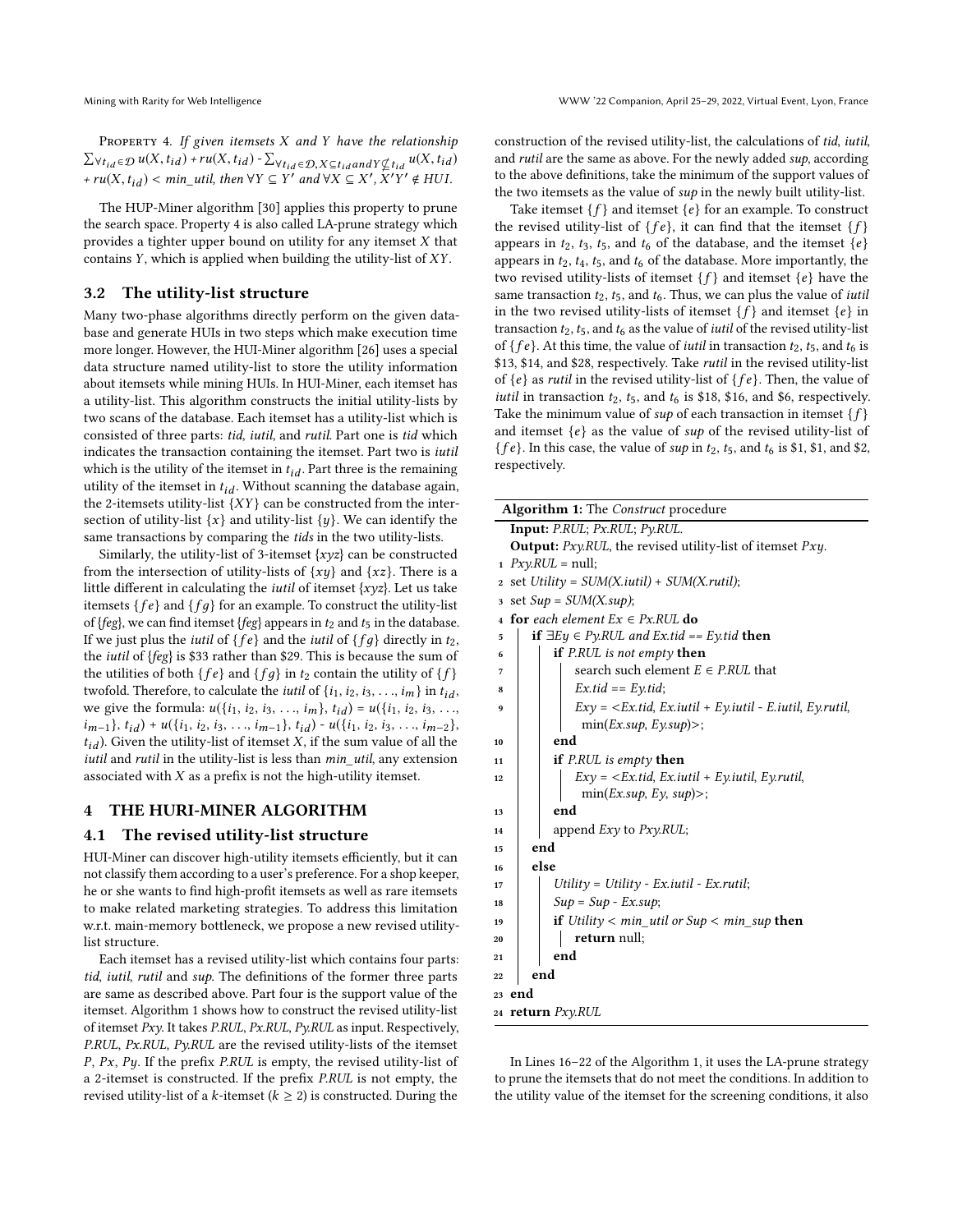<span id="page-5-0"></span>adds the support value. The new revised utility-lists of 1-itemsets and 2-itemsets are given in Table [4](#page-5-0) and Table [5,](#page-5-1) respectively.

Table 4: Revised utility-lists of 1-itemsets

|       | $\{f\}$ |       |        |                |       | {e}   |                    |
|-------|---------|-------|--------|----------------|-------|-------|--------------------|
| tid   | iutil   | rutil | $\sup$ | tid            | iutil | rutil | $\boldsymbol{sup}$ |
| $t_2$ | \$8     | \$23  | \$2    | $t_2$          | \$5   | \$18  | \$1                |
| $t_3$ | \$16    | \$8   | \$4    | $t_4$          | \$5   | \$4   | \$1                |
| $t_5$ | \$4     | \$26  | \$1    | $t_5$          | \$10  | \$16  | \$2                |
| $t_6$ | \$8     | \$26  | \$2    | t <sub>6</sub> | \$20  | \$6   | \$4                |
|       |         |       |        |                |       |       |                    |

|         |       | ${q}$ |     |
|---------|-------|-------|-----|
| tid     | iutil | rutil | sup |
| $t_2$   | \$12  | \$6   | \$4 |
| $t_{3}$ | \$6   | \$2   | \$2 |
| $t_{5}$ | \$6   | \$10  | \$2 |
| $t_7$   | \$3   | \$4   | \$1 |
|         |       |       |     |

|         |       | {a}      |        | {c}     |     |             |        |
|---------|-------|----------|--------|---------|-----|-------------|--------|
| tid     | iutil | rutil    | $\sup$ | tid     |     | iutil rutil | $\sup$ |
| $t_1$   | \$2   | $\theta$ | \$1    | $t_2$   | \$6 |             | \$3    |
| $t_3$   | \$2   | 0        | \$1    | $t_4$   | \$4 |             | \$2    |
| $t_{5}$ | \$8   | \$2      | \$4    | $t_{5}$ | \$2 | 0           | \$1    |
| $t_6$   | \$6   | 0        | \$3    | t7      | \$4 |             | \$2    |
|         |       |          |        |         |     |             |        |

#### Table 5: Revised utility-lists of 2-itemsets

<span id="page-5-1"></span>

|                |                    | $\{fe\}$ |        |       |       | $\{fg\}$     |        |
|----------------|--------------------|----------|--------|-------|-------|--------------|--------|
| tid            | iutil              | rutil    | $\sup$ | tid   | iutil | rutil        | $\sup$ |
| t <sub>2</sub> | \$13               | \$18     | \$1    | $t_2$ | \$20  | \$6          | \$2    |
| $t_5$          | \$14               | \$16     | \$1    | $t_3$ | \$22  | \$2          | \$2    |
| $t_6$          | \$28               | \$6      | \$2    | $t_5$ | \$10  | \$10         | \$1    |
|                | $\{fa\}$           |          |        |       |       | $\{fc\}$     |        |
| tid            | iutil              | rutil    | sup    | tid   | iutil | rutil        | $\sup$ |
| $t_3$          | \$18               | $\theta$ | \$1    | $t_2$ | \$14  | $\mathbf{0}$ | \$2    |
| $t_{5}$        | \$12               | \$2      | \$1    | $t_5$ | \$6   | $\mathbf{0}$ | \$1    |
| $\ddot{t}$     | $\Phi$ 1 $\Lambda$ | $\Omega$ | ¢Ω     |       |       |              |        |

 $t_5$  \$6 0 \$1

#### 4.2 HURI-Miner with pruning strategies

 $t_6$  \$14 0 \$2

After scanning the database  $D$  at the first time, we can get the TWU values of all items. If the utility of an item is less than  $min\_util$ , it does not consider it in the next steps. Then, it sorts the remaining items according to their transaction-weighted utilities. After that, initial revised utility-lists that is RULs can be constructed during the scanning the database  $D$  at the second time. The HURI-Miner algorithm takes P.RUL which is the revised utility-list of itemset P and is initially empty, RULs which is the revised utility-lists of all P's 1-extensions, a minimum utility threshold min\_util, a minimum support threshold min\_sup, a maximum support threshold max\_sup as input and finally outputs all the HURIs with P as prefix. The

steps of the algorithm are shown in Algorithm 2. For each revised utility-list  $X$  in RULs, if the sum value of  $X$ .*iutil* is no less than *min util* and the sum value of X.sup is no less than *min sup*, it intersects  $X$  and each revised utility-list  $Y$  after  $X$  in  $RUs$  to find and output the itemset whose support is no less than *min* sup and no more than *max* sup. According to aforementioned properties, only when the sum of all the *iutil* and *rutil* in  $X$  is no less than  $min\_util$  and the sum value of  $X, sup$  is no less than  $min\_sup$  should it be processed further. Finally, the revised utility-lists of all the 1-extensions of itemset  $Px$  is recursively processed.

| Algorithm 2: The HURI-Miner algorithm                                                 |
|---------------------------------------------------------------------------------------|
| <b>Input:</b> P.RUL, RULs, min_util, min_sup, max_sup.                                |
| <b>Output:</b> all the HURIs with $P$ as prefix.                                      |
| for each revised utility-list X in RULs do<br>$\mathbf{1}$                            |
| <b>if</b> $SUM(X.util) \ge min\_util$ and $SUM(X.sub) \ge min\_sup$<br>$\overline{2}$ |
| then                                                                                  |
| if $SUM(X, \text{sup}) \leq max$ sup then<br>3                                        |
| output the extension of X;<br>4                                                       |
| end<br>5                                                                              |
| end<br>6                                                                              |
| <b>if</b> $(SUM(X, iutil) + SUM(X, rutil)) \geq min$ util and $SUM(X, sup)$<br>7      |
| $\geq min\_sup$ then                                                                  |
| $exU\mathcal{L}s = \text{null};$<br>8                                                 |
| <b>for</b> each revised utility-list Y after X in RULs $\bf{do}$<br>9                 |
| if $\exists t w u({x, y}) \in EUCS$ and $t w u({x, y}) \ge$<br>10                     |
| <i>min util</i> then                                                                  |
| $exULs = exULs + Construct (P.RUL, X, Y);$<br>11                                      |
| end<br>12                                                                             |
| end<br>13                                                                             |
| call <b>HURI-Miner</b> $(X, \text{exULs}, \text{min\_util}, \text{min\_sup},$<br>14   |
| $max\_sup$ ;                                                                          |
| end<br>15                                                                             |
| 16 end                                                                                |

For many pattern discovering algorithms, main memory is the critical resource. It leads to many memory-consuming algorithms. When scanning the processed database, it needs to count something, e.g., occurrences and utilities of patterns. Therefore, how to solve main-memory bottleneck is critical. To prune the search space, HURI-Miner applies the following four strategies:

The TWU pruning strategy. If  $t w u(X)$  is less than the minimum utility threshold min util, any extension with  $X$  as prefix is not processed further and the algorithm proceeds with the next item. Otherwise, the itemset  $X$  is processed further.

The SUP pruning strategy. If the sum value of X.sup in revised utility-list of itemset  $X$  is less than the minimum support threshold  $min\_sup$ , then itemset  $X$  is not the rare itemset and will not be processed further.

The EUCP strategy. The low-utility itemset  $Pxy$  and all its transitive extensions are directly eliminated in the EUCS structure without constructing their utility-list. The pruning condition is that if there is a tuple  $(x, y, c)$  in which  $c < min$  util in EUCS, then Pxy and all its supersets are the low-utility itemsets, which do not need to be explored.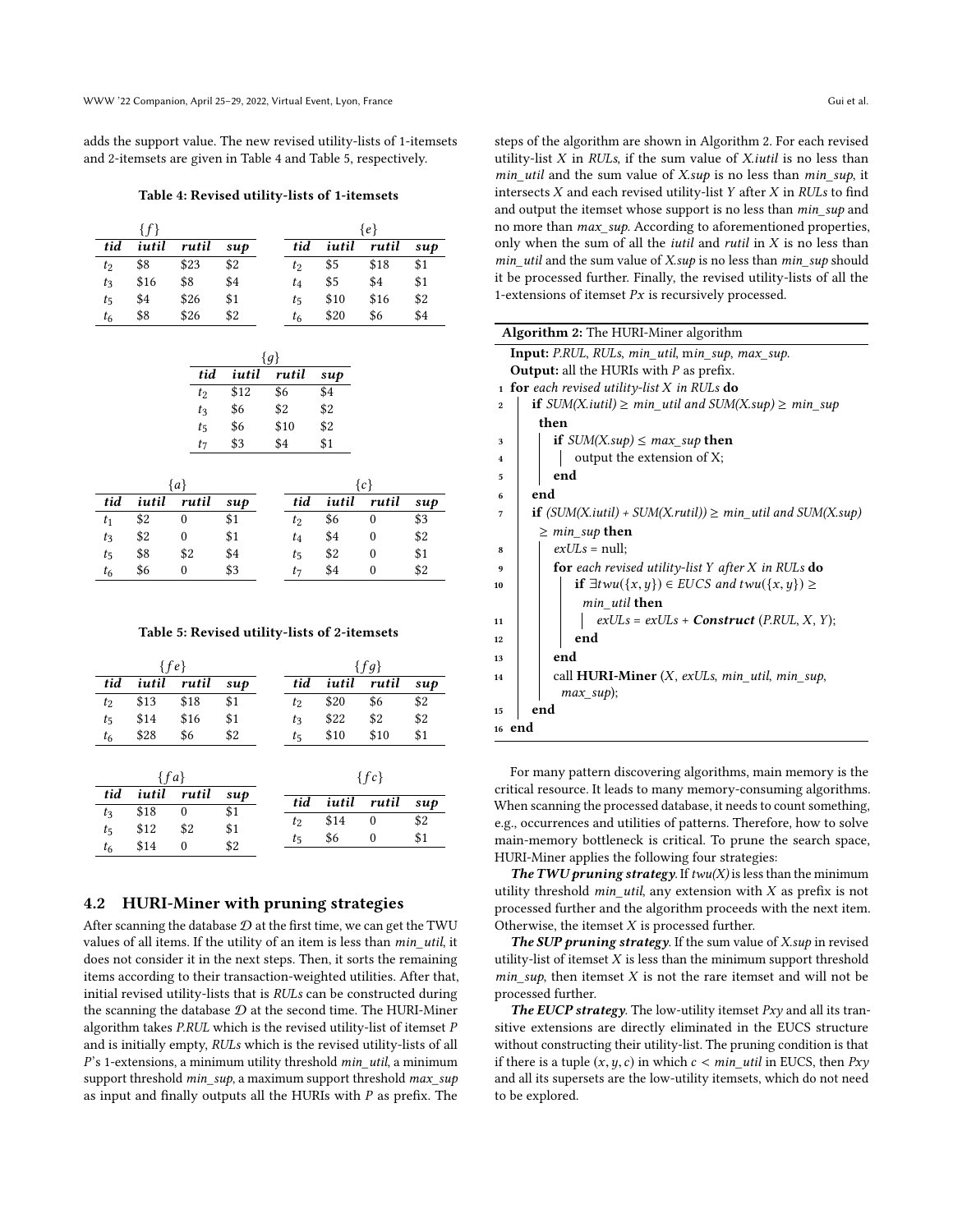The LA-prune strategy. If the value of the total utility of  $Px$ minusing the value of *Px.iutil* and *Px.rutil* in the transaction is less than *min* util, the itemset  $Px$  is pruned and will not be processed in the algorithm. Similarly, if the value of  $Px \sup$  minusing  $Px \sup$ in the transaction is less than *min*  $sup$ , the itemset Px is not a rare itemset and does not continue to be processed by the algorithm.

# <span id="page-6-0"></span>5 PERFORMANCE EVALUATION

To the best of our knowledge, few studies for interesting pattern discovery consider both utility and rarity factors in rich data. In order to evaluate the performance of the HURI-Miner algorithm, we conducted a large number of experiments on different datasets and compared HURI-Miner with UP-Rare Growth [\[17\]](#page-8-24), which is the most advanced algorithm for mining high-utility rare itemsets. The experiments were conducted on a personal computer with an i5-7200U core, 2.50GHz GPU, 5GB of free RAM, and a 64-bit Windows 10 operating system. All the algorithms in the experiments are implemented in Java language. In the following subsections, experimental results are discussed and analyzed in detail.

#### 5.1 Datasets

Experiments are conducted on two real-life datasets and two synthetic datasets which are shown in Table [6.](#page-6-1) Characteristics of these datasets include: 1) the name of the dataset, 2) the number of transactions, 3) the number of items, 4) the average length (AvgLen) of transactions, and 5) the maximum length (MaxLen) of transactions. Foodmart is a real-life dataset, which is derived from an anonymous chain store, and provides 21,556 transactions and 1560 items. Retail is also a real-life dataset consisting of transactions from an anonymous retail store in Belgium, containing 90,000 transactions approximately. T10I4D100K and T5I2N2KD100K are synthetic datasets generated by the benchmark IBM data generator and are often used to evaluate the scalability of algorithms. At this point, the external utility of each item is randomly generated between 1 and 1000 using log-normal distribution, and the internal utility of each item is also randomly generated within a range of 1 to 5.

Table 6: Characteristics of different datasets

<span id="page-6-1"></span>

| <b>Dataset</b>      | #Trans  | #Items | AvgLen | MaxLen |
|---------------------|---------|--------|--------|--------|
| Foodmart            | 21.556  | 1.560  | 10.3   | 76     |
| Retail              | 88.162  | 16.470 | 4      | 11     |
| <b>T5I2N2KD100K</b> | 100,000 | 2.000  | 7.5    | 15     |
| T10I4D100K          | 100,000 | 1.000  | 10.1   | 29     |

## 5.2 Runtime analysis

Under different minimum utility thresholds (min\_util) and support thresholds (min\_sup and max\_sup), the running time of our proposed HURI-Miner algorithm on four datasets Foodmart, Retail, T5I2N2KD100K and T10I4D100K is compared with that of the most advanced UP-Rare Growth algorithm. The running time is recorded by the TIME command, which includes input time, CPU time, and output time.

Firstly, we fix two support thresholds. In the HURI-Miner algorithm, the minimum support threshold  $min\_sup$  is 3, the maximum

<span id="page-6-2"></span>

Figure 2: Runtime w.r.t min\_util.

<span id="page-6-3"></span>

Figure 3: Runtime w.r.t max\_sup.

support threshold *max\_sup* is 5. In the UP-Rare Growth algorithm, the maximum support threshold  $max\_sup$  is 5. The running time of the two algorithms on the four datasets is studied under different minimum utility thresholds min\_util and the experimental results are shown in Figure [2.](#page-6-2) It can be clearly seen that for the four datasets, with the increase of the minimum utility threshold min\_util, the running time of UP-Rare Growth is gradually shortened, while the running time of HURI-Miner is relatively stable and does not change a lot. However, for each stage of each dataset, the proposed HURI-Miner takes much less time than the UP-Rare Growth algorithm to generate the HURIs. This is because UP-Rare Growth generates HURIs in two stages and candidate itemsets are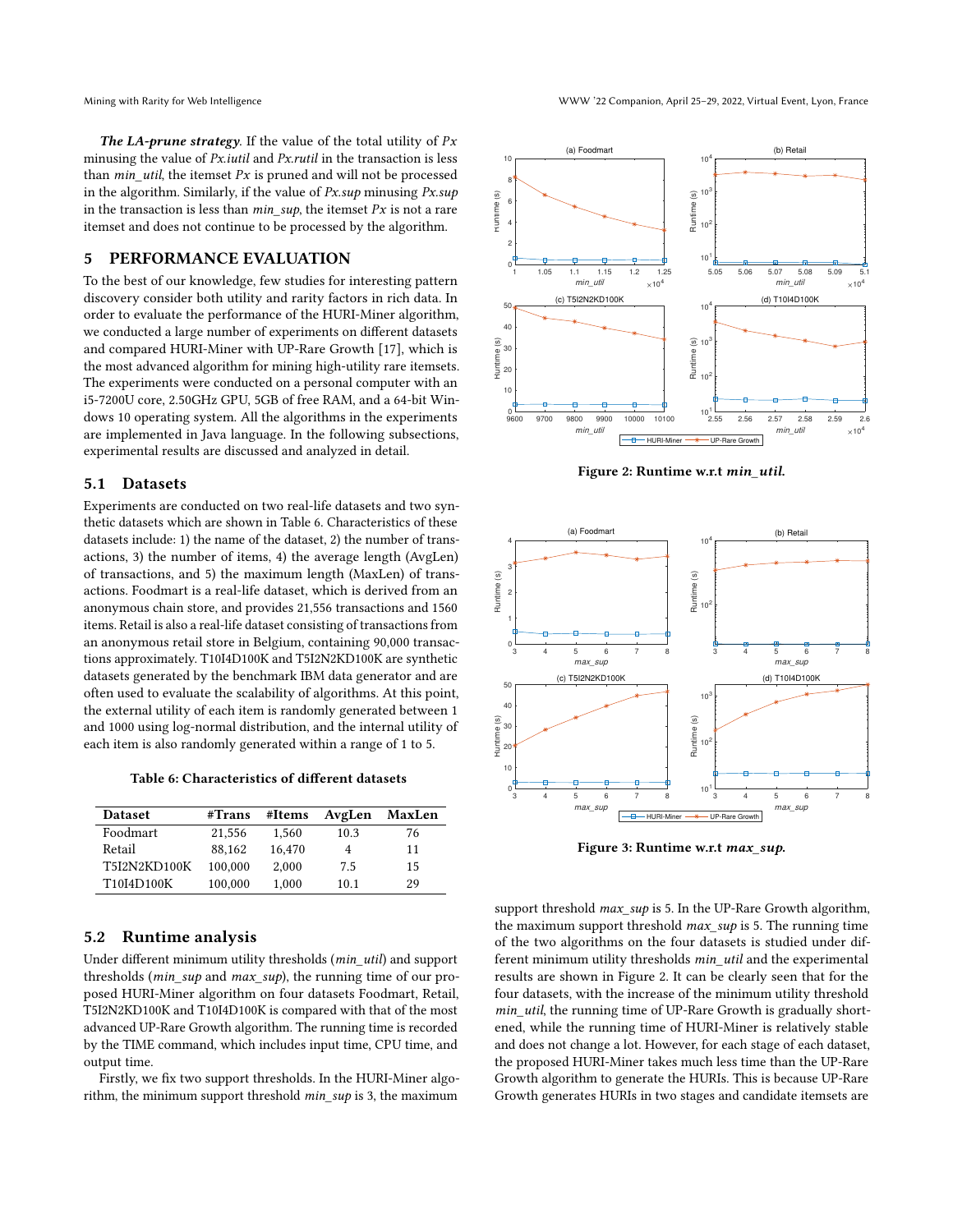generated in the process of generating HURIs. HURI-Miner can directly generate the HURIs without generating candidate itemsets.

Then, we fix the minimum utility threshold min util and minimum support threshold *min\_sup* and study the running time of the two algorithms on four datasets under different maximum support thresholds *max* sup. The experimental results are shown in Figure [3.](#page-6-3) It can be clearly seen that for the four datasets, with the increase of the maximum support threshold max\_sup, the running time of UP-Rare Growth gradually increases, while the running time of HURI-Miner is relatively stable. However, for each stage of each dataset, the proposed HURI-Miner algorithm takes less time than UP-Rare Growth to generate the HURIs. This is because HURI-Miner adopts EUCP, SUP, and LA-prune pruning strategies. For example, according to the SUP strategy, some itemsets are pruned through the minimum support threshold max\_sup, which shortens the running time of the algorithm to some extent. At the same time, the min\_sup is added to make the algorithm more flexible.

#### 5.3 Pattern analysis

We evaluate the number of the HURIs generated by the two compared algorithms. The HURI-Miner algorithm's support for an item in a transaction is defined as the number of the item appearing in the transaction, while the UP-Rare Growth algorithm's support for an item in a transaction is defined as 1, namely the number of the transaction. Since HURI-Miner is different from UP-Rare Growth in the process of processing the support of itemsets, the number of HURIs generated by the two algorithms under the same threshold is also different. The experimental results of each dataset under different min\_util and fixed support thresholds and different max sup and fixed utility thresholds are shown in Figure [4](#page-7-1) and Figure [5,](#page-7-2) respectively.

<span id="page-7-1"></span>

Figure 4: Patterns analysis w.r.t min\_util.

For example, for the Foodmart dataset in Figure [4,](#page-7-1) we first fix the support threshold. In the HURI-Miner algorithm, we set  $min\_sup$  = 3,  $max\_sup = 5$ . In the UP-Rare Growth algorithm, we set  $max\_sup$ 

<span id="page-7-2"></span>

Figure 5: Patterns analysis w.r.t max\_sup.

= 5. It is found that with the increase of the minimum utility threshold min\_util, the number of HURIs generated by both algorithms decreases. However, for Retail, T5I2N2KD100K and T10I4D100K, with the increase of min\_util, the number of HURIs generated by HURI-Miner is stable.

For the Foodmart dataset in Figure [5,](#page-7-2) we fix the minimum utility threshold min\_util. In the HURI-Miner algorithm and the UP-Rare Growth algorithm, we set min\_util = 12500. It is found that with the increase of the maximum support threshold  $max \, sup$ , the number of HURIs generated by both algorithms increases. The situation is also the same for the other three datasets.

## <span id="page-7-0"></span>6 CONCLUSION

In this paper, we focus on the efficiency of mining high-utility rare itemsets (HURIs) and first propose an algorithm which takes both utility and frequency into account and produces HURIs directly. Former algorithms produce HURIs in two steps. However, the execution time of these algorithms is long and these algorithms are not efficient. Therefore, we propose the fast HURI-Miner algorithm using the revised utility-list structure to avoid the generation of candidates and produce HURIs directly. We also use four pruning strategies to prune unpromising itemsets early during scanning of the database to reduce the search space and improve the temporal and spatial performance of the proposed algorithm. At the same time, extensive experiments show our algorithm outperforms the state-of-the-art algorithm to discover HURIs.

#### 7 ACKNOWLEDGMENT

This research was supported in part by the National Natural Science Foundation of China (Grant Nos. 62002136 and 61932011), Guangzhou Basic and Applied Basic Research Foundation (Grant No. 202102020277), Guangdong Basic and Applied Basic Research Foundation (Grant No. 2019B1515120010), Guangdong Key R&D Plan2020 (Grant No. 2020B0101090002), and National Key R&D Plan2020 (Grant No. 2020YFB1005600).